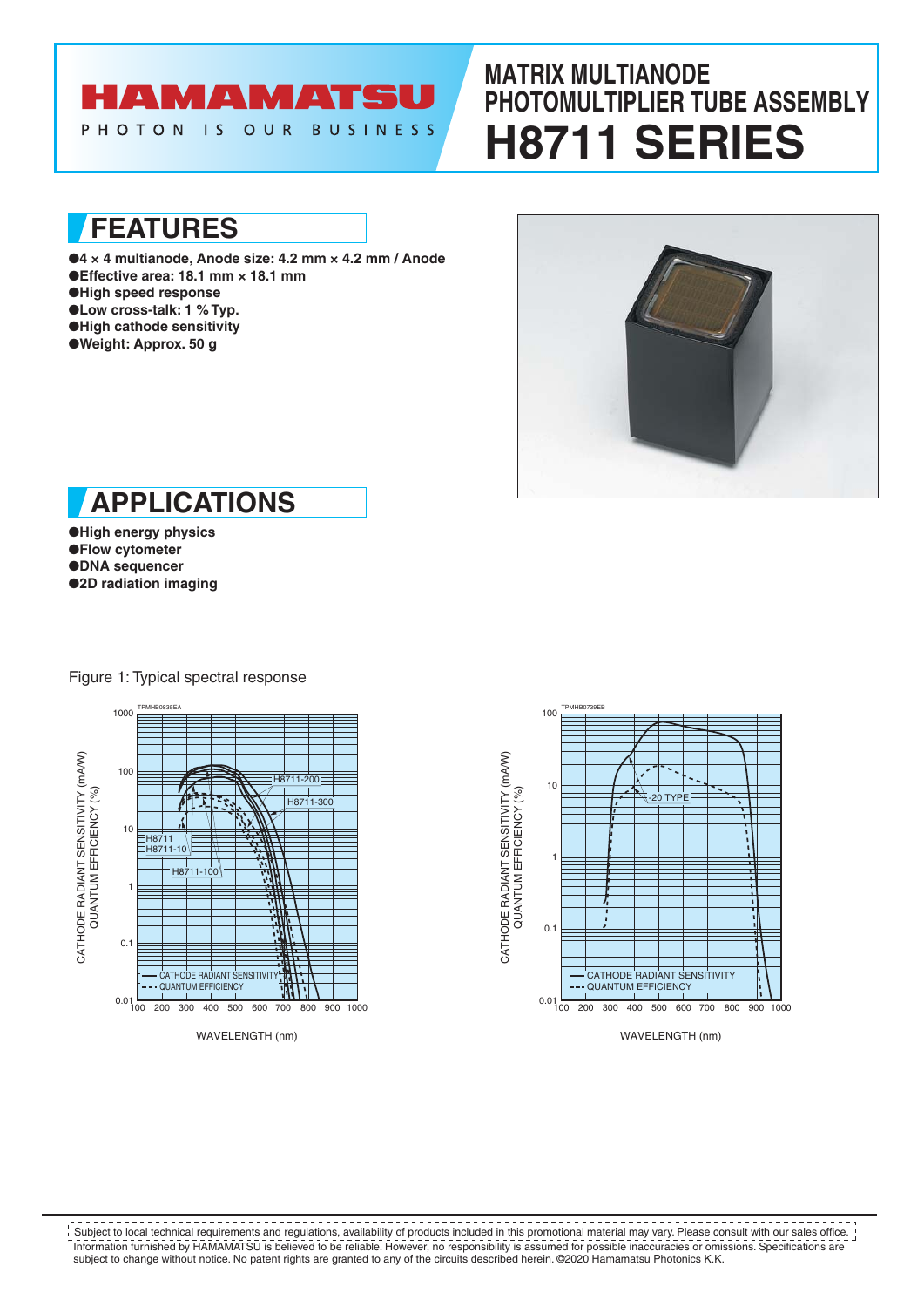## **MATRIX MULTIANODE PHOTOMULTIPLIER TUBE ASSEMBLY H8711 SERIES**

|                             |               | <b>Spectral response</b>          | @                                    | $\circledR$               | O)                                     |                                                                       | <b>Maximum ratings</b>                                    | <b>Cathode characteristics</b>                           |      |                                             |                                       |                                  |  |  |  |
|-----------------------------|---------------|-----------------------------------|--------------------------------------|---------------------------|----------------------------------------|-----------------------------------------------------------------------|-----------------------------------------------------------|----------------------------------------------------------|------|---------------------------------------------|---------------------------------------|----------------------------------|--|--|--|
| Type No.                    | Range<br>(nm) | <b>Peak</b><br>wavelength<br>(nm) | <b>Photo-</b><br>cathode<br>material | <b>Window</b><br>material | <b>Dynode</b><br>structure<br>/ Stages | <b>Supply</b><br>voltage<br>between<br>anode<br>and<br>cathode<br>(V) | Average<br>anode<br>output<br>current<br>in total<br>(mA) | <b>Luminous</b><br>Min.<br>$ \mu A /  m $ $ \mu A /  m $ | Typ. | <b>Blue</b><br>sensitivity<br>index<br>Typ. | Red/<br><b>White</b><br>ratio<br>Typ. | <b>Radiant</b><br>Typ.<br>(mA/W) |  |  |  |
| Normal divider type         |               |                                   |                                      |                           |                                        |                                                                       |                                                           |                                                          |      |                                             |                                       |                                  |  |  |  |
| H8711                       | 300 to 650    | 420                               | BA                                   | Κ                         | MC/12                                  | $-1000$                                                               | 0.017                                                     | 60                                                       | 80   | 9.5                                         |                                       | 80                               |  |  |  |
| H8711-100                   | 300 to 650    | 400                               | <b>SBA</b>                           | K                         | MC/12                                  | $-1000$                                                               | 0.017                                                     | 90                                                       | 105  | 13.5                                        | __                                    | 110                              |  |  |  |
| H8711-200                   | 300 to 650    | 400                               | <b>UBA</b>                           | K                         | MC/12                                  | $-1000$                                                               | 0.017                                                     | 110                                                      | 135  | 15.5                                        |                                       | 130                              |  |  |  |
| H8711-300                   | 300 to 700    | 420                               | <b>EGBA</b>                          | K                         | MC/12                                  | $-1000$                                                               | 0.017                                                     | 120                                                      | 160  | 14.0                                        | –                                     | 125                              |  |  |  |
| H8711-20                    | 300 to 920    | 530                               | <b>ERMA</b>                          | Κ                         | MC/12                                  | $-1000$                                                               | 0.017                                                     | 350                                                      | 500  |                                             | 0.4                                   | 78                               |  |  |  |
| <b>Tapered divider type</b> |               |                                   |                                      |                           |                                        |                                                                       |                                                           |                                                          |      |                                             |                                       |                                  |  |  |  |
| H8711-10                    | 300 to 650    | 420                               | <b>BA</b>                            | K                         | MC/12                                  | $-1000$                                                               | 0.017                                                     | 60                                                       | 80   | 9.5                                         |                                       | 80                               |  |  |  |

A BA: Bialkali, SBA: Super bialkali, UBA: Ultra bialkali, EGBA: Extended green bialkali, ERMA: Extended red multialkali **NOTE:**

B K: Borosilicate glass

C MC: Metal channel

D The maximum average anode current is defined as 5 % of divider current when maximum high voltage is applied.



Figure 4: T.T.S. characteristic (Example)



TIME (0.5 ns/div.)

#### Figure 3: Time response (Example)



TIME (2 ns/div.)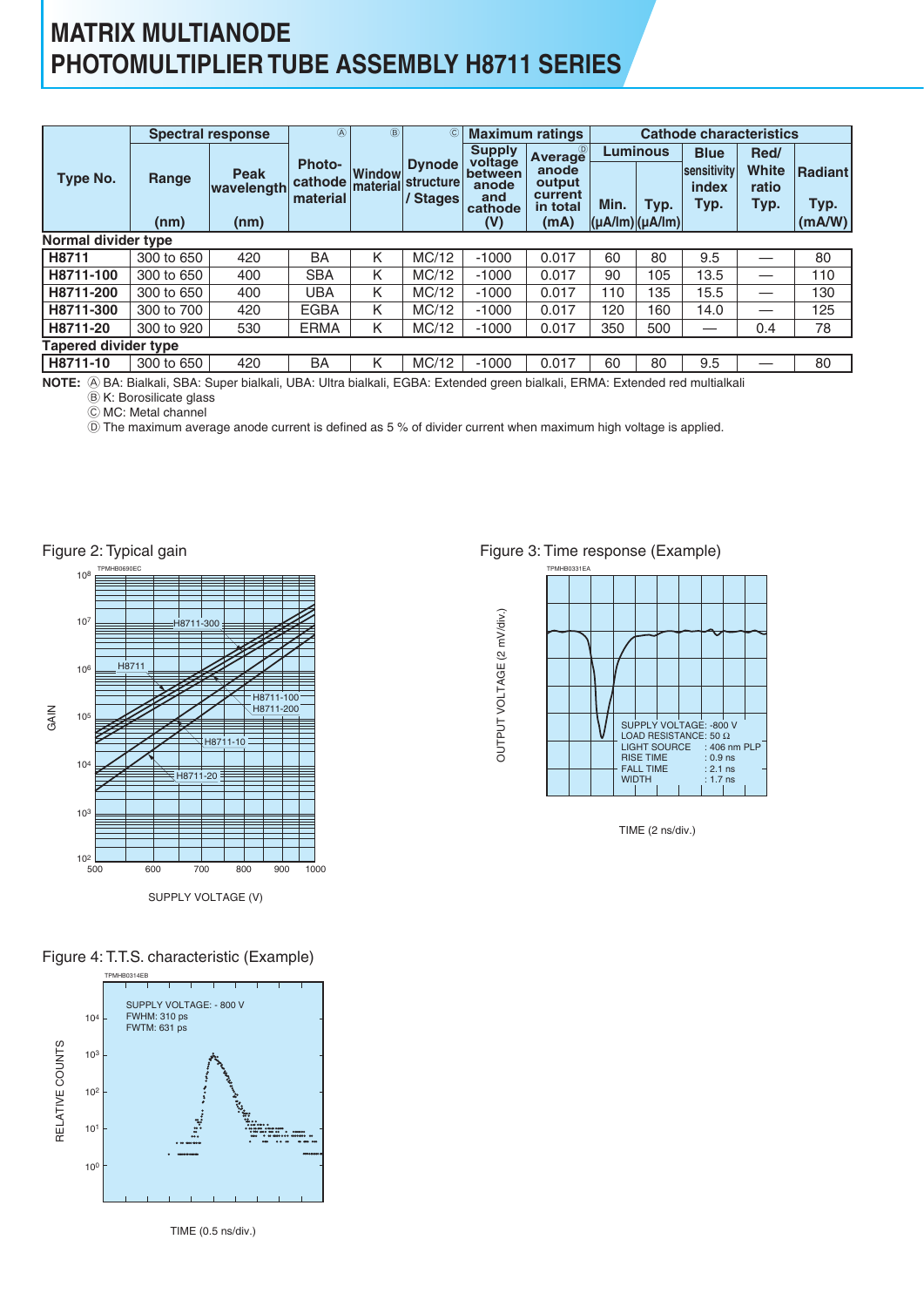

| Anode to<br>cathode |      | <b>Anode characteristics</b><br><b>Luminous</b> |                     |      | <b>Dark current</b>           |                     | <b>Time response</b>   |        |                            | <b>Pulse linearity</b><br>per channel | <b>Uniformity</b><br>between |            |           |
|---------------------|------|-------------------------------------------------|---------------------|------|-------------------------------|---------------------|------------------------|--------|----------------------------|---------------------------------------|------------------------------|------------|-----------|
| supply              |      |                                                 | Gain                |      | per channel<br>(After 30 min) | <b>Rise</b><br>time | <b>Transit</b><br>time | T.T.S. | 2%<br> deviation deviation | 5%                                    |                              | each anode | Type No.  |
| voltage             | Min. | Typ.                                            | Typ.                | Typ. | Max.                          | Typ.                | Typ.                   | Typ.   |                            |                                       | Typ.                         | Max.       |           |
| (V)                 |      | $(A/Im)$ $(A/Im)$                               |                     | (nA) | (nA)                          | (ns)                | (ns)                   | (ns)   | (mA)                       | (mA)                                  |                              |            |           |
|                     |      |                                                 |                     |      |                               |                     |                        |        |                            |                                       |                              |            |           |
| $-800$              | 80   | 280                                             | $3.5 \times 10^{6}$ |      |                               |                     |                        |        |                            |                                       | 1:2                          | 1:3        | H8711     |
| $-800$              | 50   | 210                                             | $2.0 \times 10^{6}$ |      |                               |                     |                        |        |                            |                                       | 1:2                          | 1:3        | H8711-100 |
| $-800$              | 50   | 270                                             | $2.0 \times 10^{6}$ | 0.8  | 4                             | 0.83                | 12.0                   | 0.33   | 0.5                        |                                       | 1:2                          | 1:3        | H8711-200 |
| $-800$              | 50   | 400                                             | $2.5 \times 10^{6}$ |      |                               |                     |                        |        |                            |                                       | 1:2                          | 1:3        | H8711-300 |
| $-800$              | 50   | 250                                             | $0.5 \times 10^{6}$ |      |                               |                     |                        |        |                            |                                       | 1:3                          | 1:5        | H8711-20  |
|                     |      |                                                 |                     |      |                               |                     |                        |        |                            |                                       |                              |            |           |
| $-800$              | 20   | 70                                              | $8.8 \times 10^{5}$ | 0.4  | 2                             | 0.83                | 12.0                   | 0.33   | 1.5                        | 3                                     | 1:2                          | 1:3        | H8711-10  |

### **VOLTAGE DISTRIBUTION RATIO AND SUPPLY VOLTAGE**

| Electrodes             | Dv <sup>-1</sup> |          | ∽<br>$QV^2$ |          | Dv3 | Dv4 | Dv <sub>5</sub> | $\cdots$ | D <sub>v9</sub> | Dv10 | Dv11 |   | Dv12<br>ັ | <u>_</u> | D |
|------------------------|------------------|----------|-------------|----------|-----|-----|-----------------|----------|-----------------|------|------|---|-----------|----------|---|
| divider type<br>Normal | -                | -        |             | _        |     |     |                 | $\cdots$ |                 |      |      |   |           |          |   |
| Tapered divider type   | 2.4              | <u>-</u> |             | <u>.</u> |     |     |                 | $\cdots$ |                 |      |      | . |           | 2.4      |   |

Supply voltage: -800 V, K: Cathode, Dy: Dynode, P: Anode

Figure 5: Pulse linearity per channel (Example)



Figure 6: Anode cross-talk (Example)

| 0.1 | 0.8 | 0.1 |
|-----|-----|-----|
| 0.5 | 100 | 0.3 |
| 0.1 | 0.3 | 0.1 |

SUPPLY VOLTAGE: -800 V LIGHT SOURCE: TUNGSTEN LAMP (UNIFORM DC LIGHT) SPOT ILLUMINATION: 4 MM  $\times$  4 MM